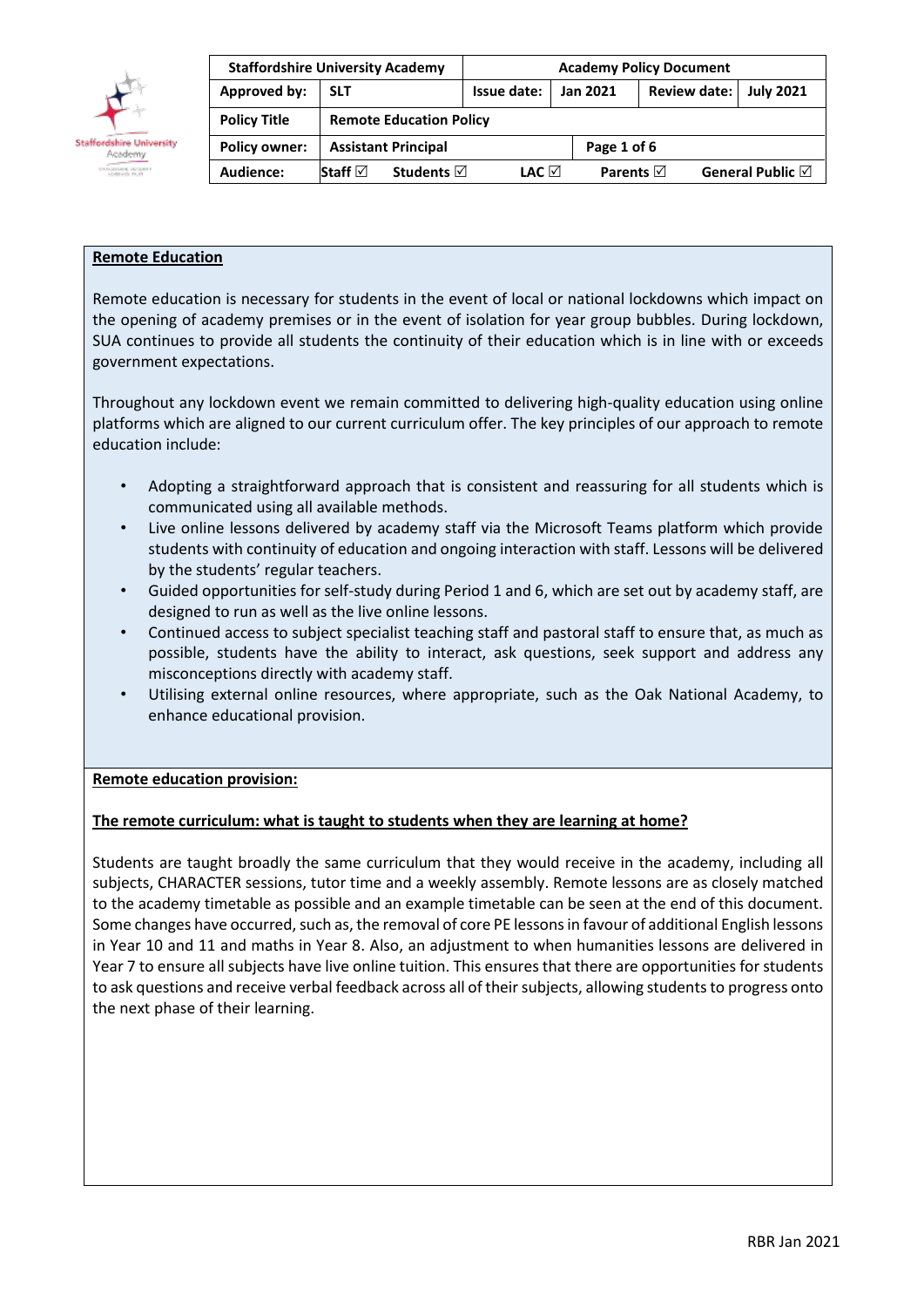|                      | <b>Staffordshire University Academy</b> | <b>Academy Policy Document</b> |             |                         |              |  |                            |  |  |  |
|----------------------|-----------------------------------------|--------------------------------|-------------|-------------------------|--------------|--|----------------------------|--|--|--|
| Approved by:         | <b>SLT</b>                              | Issue date:                    | Jan 2021    |                         | Review date: |  | <b>July 2021</b>           |  |  |  |
| <b>Policy Title</b>  |                                         | <b>Remote Education Policy</b> |             |                         |              |  |                            |  |  |  |
| <b>Policy owner:</b> | <b>Assistant Principal</b>              |                                | Page 2 of 6 |                         |              |  |                            |  |  |  |
| Audience:            | Staff $\boxdot$<br>Students $\boxtimes$ | LAC ⊠                          |             | Parents $\triangledown$ |              |  | General Public $\boxtimes$ |  |  |  |

#### **Remote teaching and study time**

Our remote education provision, including both remote teaching via live lessons and independent selfstudy work, exceeds the government guidelines of 5 hours per day. This is made up of two hours of selfstudy work (Period 1 and 6) which is guided by academy staff but completed independently and four, 45 minute live online lessons (Period 2-5). The times of these lessons can be found in the Appendix at the end of this document.

#### **Accessing remote education**

Remote education for all students at SUA is delivered using Microsoft Teams, in conjunction with additional online provision which includes, but is not limited to, the following:

- Oak National Academy
- Educake
- Tassomai

We recognise that not all students have suitable online access at home and therefore we have taken the following approach to support students in accessing our remote education provision:

- Providing students who do not have laptop/computer access at home with a laptop for the purpose of remote education.
- Lending internet dongles for those that do not have internet access at home.

If you need to discuss access to any of these provisions with us, please do not hesitate to contact the academy using the following email address: [info@suacademy.co.uk](mailto:info@suacademy.co.uk)

All students have been provided with clear instructions about how to access remote learning, these details are also clearly available on our website. Further useful links are set out at the end of this document.

#### **Engagement and Feedback**

#### **Monitoring of attendance and engagement**

Students are expected to attend all of their online lessons. Attendance is recorded, monitored and followed up to ensure that they do not fall behind and any barriers to returning to full time education are minimised. Where engagement in lessons is poor, this will be addressed through contact with parents. The engagement of students whilst learning remotely is monitored over the duration of the lockdown and this is communicated with parents through regular dialogue with form tutors and Heads of Year.

If students are unable to attend any of their lessons due to illness, as per our current routine, parents should contact the academy as well as letting the Head of Year know. This contact can be done via a telephone call to the absence line and emails can also be sent to the Head of Year where possible. Students will be able to catch up on any work missed by accessing the resources that are added to Teams and by liaising with their teachers. Any student who has been identified as needing to isolate as a result of Covid-19 should continue to engage in the remote learning provision, unless they are unable to due to illness.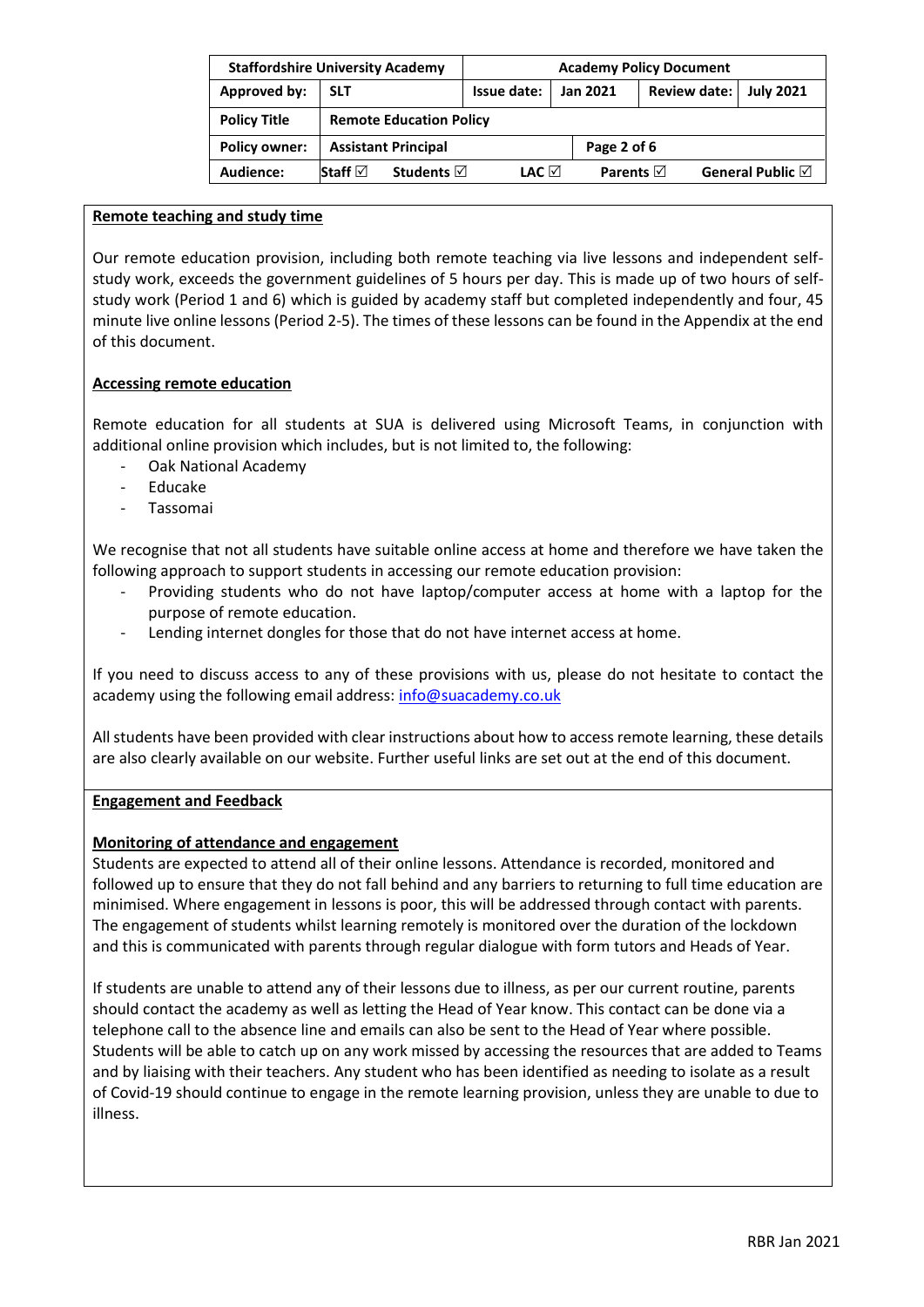|                      | <b>Staffordshire University Academy</b>   | <b>Academy Policy Document</b> |             |                     |                     |  |                            |  |  |  |
|----------------------|-------------------------------------------|--------------------------------|-------------|---------------------|---------------------|--|----------------------------|--|--|--|
| Approved by:         | <b>SLT</b>                                | Issue date:                    | Jan 2021    |                     | <b>Review date:</b> |  | <b>July 2021</b>           |  |  |  |
| <b>Policy Title</b>  |                                           | <b>Remote Education Policy</b> |             |                     |                     |  |                            |  |  |  |
| <b>Policy owner:</b> | <b>Assistant Principal</b>                |                                | Page 3 of 6 |                     |                     |  |                            |  |  |  |
| Audience:            | Staff $\boxtimes$<br>Students $\boxtimes$ | LAC ⊠                          |             | Parents $\boxtimes$ |                     |  | General Public $\boxtimes$ |  |  |  |

#### **Setting and submission of work**

Following online lessons, subject teachers upload any further resources that require completion to the Teams platform for easy accessibility along with uploading resources from the lesson. All work set is linked to any remote lessons taught and contributes to the on-going progress of each student.

Teachers will ask students to submit work via suitable online platforms or via email. Teachers will acknowledge receipt of this work and provide feedback when relevant and feasible using whole-class feedback sheets during lesson time. This process allows students to receive purposeful feedback on key pieces of work and facilitates clear, accessible steps for student self-reflection. It also replicates the process traditionally used within the classroom therefore providing valuable consistency for students' learning.

# **Marking/Feedback**

SUA is dedicated to *Live Marking* within the class room and this continues during online lessons. Staff encourage participation through selective and probing questions which allow them to gauge student engagement, understanding and progress. *Live Marking* can take many forms during remote learning such as online polls, digital chat, online low-stakes quizzes and sharing of work using visualisers or images.

## **Assessments**

Depending on the demands of the subject, assessments may look different during remote learning compared with traditional schooling. We recognise the challenges that home-schooling may present to students and their families and therefore ensure that any assessments are purposeful, informative and carefully scheduled. Formative assessment will mainly depend on *Live Marking* within lessons but may also utilise online testing platforms and other digital resources. All students will be made aware of the expectations through their online lessons delivered by their subject teachers. Staff will monitor the completion of any work they expect to be uploaded through these platforms and provide feedback.

#### **Behaviour and Rewards**

During remote learning, rewards and behaviour in lessons will continue to be logged on Class Charts. Students partaking in remote learning are expected to continue to follow the Academy RESPECT code during their online lessons. Students who adhere to the code, work hard, and engage well in lessons will receive positive reward points from their class teachers, contributing towards their totals to spend in the Class Charts shop and their reward milestones. One student from each class will also be selected to receive a praise postcard for being a 'Remote Learning Champion' each week, each praise postcard will also be entered into an end of half term prize draw. Any students choosing not to follow the RESPECT code will receive a verbal warning which would then lead to a formal warning logged on Class Charts and parents contacted, if disruption persists.

#### **Additional information:**

# **The use of Oak National Academy.**

The ONA provides high-quality video lessons and resources covering a range of subjects in every year group. Following a review of these lessons, all curriculum subjects have aligned all appropriate lessons to our current curriculum offer ensuring a seamless connection between online learning and remote education. Where no ONA content exists for a subject, staff have included a range of alternative resources to be used, these have been uploaded to Teams for students to access and teachers will outline their expectations to their classes to make sure this is clear.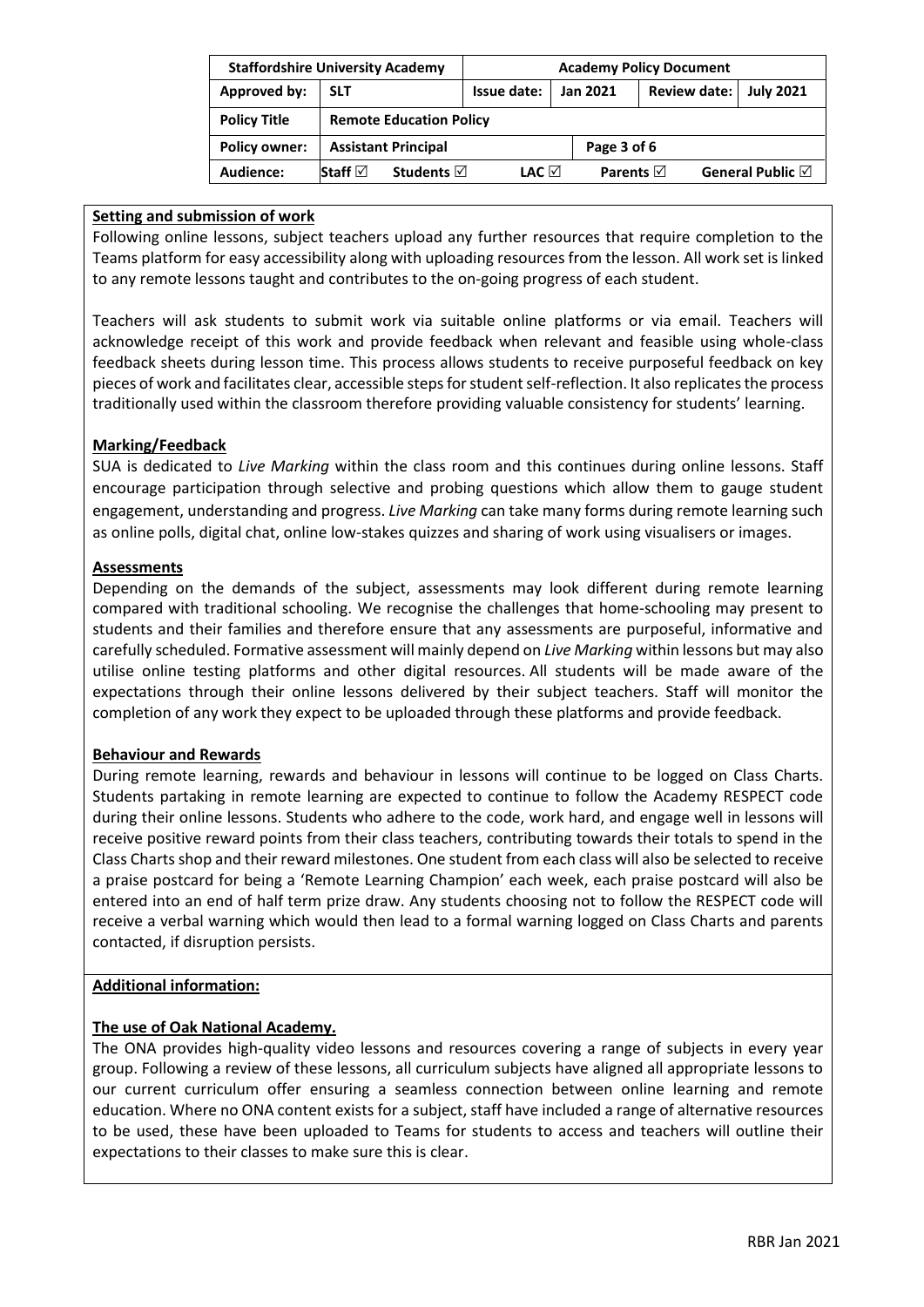|                      | <b>Staffordshire University Academy</b> | <b>Academy Policy Document</b> |  |                     |                  |                  |  |  |  |  |
|----------------------|-----------------------------------------|--------------------------------|--|---------------------|------------------|------------------|--|--|--|--|
| Approved by:         | <b>SLT</b>                              | Jan 2021                       |  | Review date:        | <b>July 2021</b> |                  |  |  |  |  |
| <b>Policy Title</b>  |                                         | <b>Remote Education Policy</b> |  |                     |                  |                  |  |  |  |  |
| <b>Policy owner:</b> | <b>Assistant Principal</b>              |                                |  | Page 4 of 6         |                  |                  |  |  |  |  |
| Audience:            | Staff $\boxdot$<br><b>Students</b> ⊠    | LAC ⊠                          |  | Parents $\boxtimes$ |                  | General Public ⊠ |  |  |  |  |

#### **Support for students with additional needs**

Where students have additional needs, keyworkers have been allocated from the Progress Team to work closely with them. The staff will be available to students during online lessons as well as providing additional support during independent learning sessions. If students require further support, please contact Miss Glackin by emailing info@suacademy.co.uk

Where students are struggling with their mental health, the academy is able to support with access to counselling through YESS and Mind. Parents, Carers and/or students can speak to staff and we will ensure suitable provisions are put in place.

## **Useful links**

Guidance on supporting students with remote learning:

Supporting children with mental health during Covid 19:

[https://www.gov.uk/government/publications/covid-19-guidance-on-supporting-children-and-young](https://www.gov.uk/government/publications/covid-19-guidance-on-supporting-children-and-young-peoples-mental-health-and-wellbeing/guidance-for-parents-and-carers-on-supporting-children-and-young-peoples-mental-health-and-wellbeing-during-the-coronavirus-covid-19-outbreak)[peoples-mental-health-and-wellbeing/guidance-for-parents-and-carers-on-supporting-children-and](https://www.gov.uk/government/publications/covid-19-guidance-on-supporting-children-and-young-peoples-mental-health-and-wellbeing/guidance-for-parents-and-carers-on-supporting-children-and-young-peoples-mental-health-and-wellbeing-during-the-coronavirus-covid-19-outbreak)[young-peoples-mental-health-and-wellbeing-during-the-coronavirus-covid-19-outbreak](https://www.gov.uk/government/publications/covid-19-guidance-on-supporting-children-and-young-peoples-mental-health-and-wellbeing/guidance-for-parents-and-carers-on-supporting-children-and-young-peoples-mental-health-and-wellbeing-during-the-coronavirus-covid-19-outbreak)

How to access remote learning:

Guidance on how to access emails, Teams and the remote desktop can be located at: [www.suacademy.co.uk/students/online-learning](http://www.suacademy.co.uk/students/online-learning)

#### **Contact us**:

For any general enquiries, issues with IT or students requiring further support please contact the academy via: [info@suacademy.co.uk](mailto:info@suacademy.co.uk) or phone on 01543 224700

For enquiries regarding specific year groups please find below a list of head of year contacts:

Year 7: Mr Kirk [ikirk@suacademy.co.uk](mailto:ikirk@suacademy.co.uk)

Year 8 Mrs Sowde[n esowden@suacademy.co.uk](mailto:esowden@suacademy.co.uk)

Year 9: Mr Porte[r rporter@suacademy.co.uk](mailto:rporter@suacademy.co.uk)

Year 10: Miss Randle [srandle@suacademy.co.uk](mailto:srandle@suacademy.co.uk)

Year 11: Mr Tatton [atatton@suacademy.co.uk](mailto:atatton@suacademy.co.uk)

SUA6: Dr Silcock [nsilcock@suacademy.co.uk](mailto:nsilcock@suacademy.co.uk)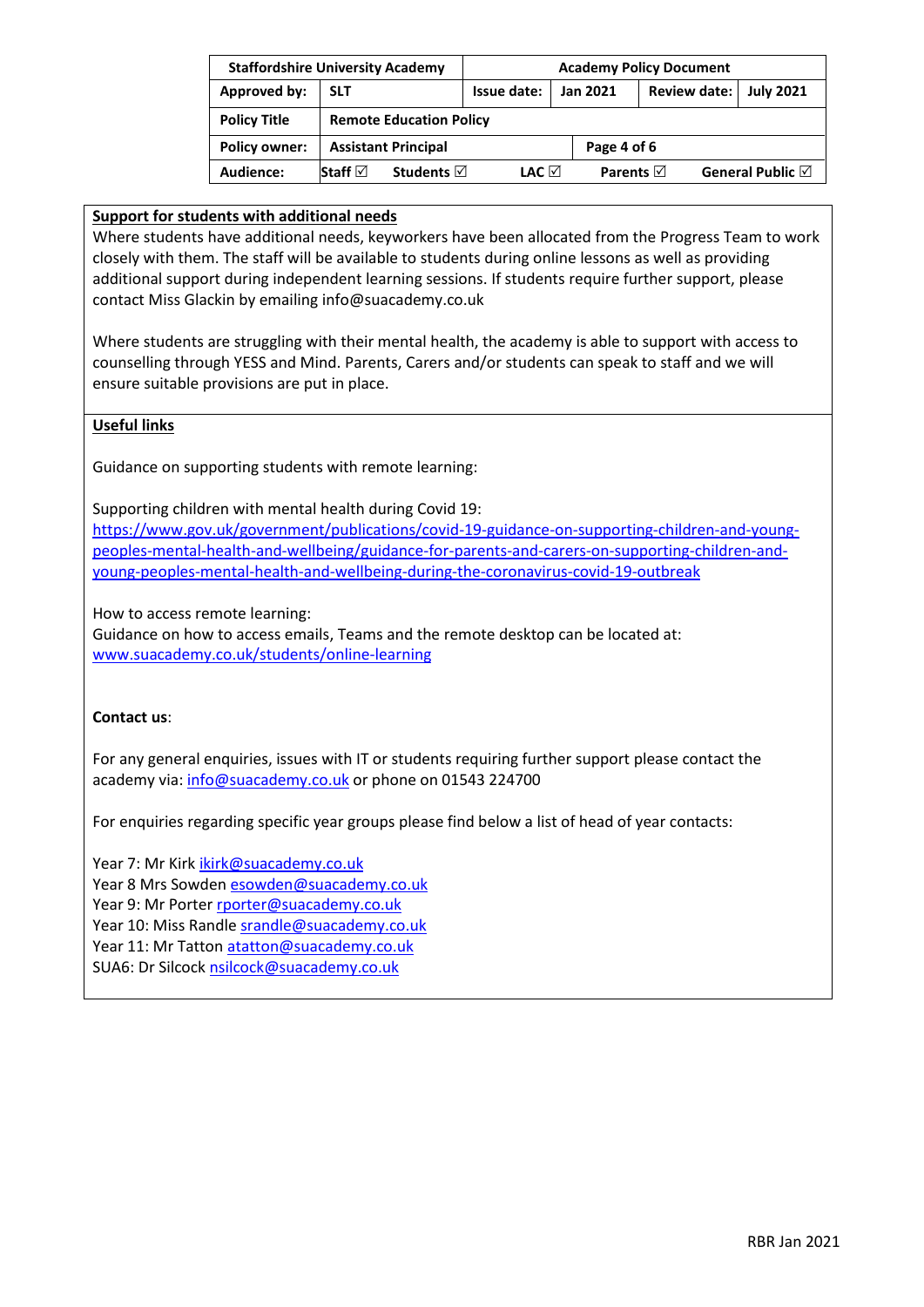|                      | <b>Staffordshire University Academy</b>     | <b>Academy Policy Document</b> |             |                         |                |  |                            |  |  |
|----------------------|---------------------------------------------|--------------------------------|-------------|-------------------------|----------------|--|----------------------------|--|--|
| <b>Approved by:</b>  | <b>SLT</b>                                  | Issue date:                    |             | <b>Jan 2021</b>         | Review date: I |  | <b>July 2021</b>           |  |  |
| <b>Policy Title</b>  |                                             | <b>Remote Education Policy</b> |             |                         |                |  |                            |  |  |
| <b>Policy owner:</b> | <b>Assistant Principal</b>                  |                                | Page 5 of 6 |                         |                |  |                            |  |  |
| Audience:            | Staff $\boxdot$<br>Students $\triangledown$ | LAC ⊠                          |             | Parents $\triangledown$ |                |  | General Public $\boxtimes$ |  |  |

# **Appendix: Timetable**

| Year |          | Monday     |          |          |            |            | Tuesday    |            |            | Thursday<br>Wednesday |            |          |            | Friday     |            |            |          |            |            |            |
|------|----------|------------|----------|----------|------------|------------|------------|------------|------------|-----------------------|------------|----------|------------|------------|------------|------------|----------|------------|------------|------------|
|      |          |            |          |          |            |            |            |            |            |                       | Δ          |          |            |            |            |            |          |            |            |            |
|      | Science  | Creative   | Maths    | English  | PE         | Science    | Creative   | Maths      | English    | Science               | Creative   | Creative | Humanities | Science    | Maths      | Humanities | Maths    | Humanities | English    | Creative   |
| -8   | Maths    | English    | Creative | PE       | Creative   | Humanities | English    | Humanities | Humanities | Creative              | Maths      | English  | Creative   | Maths      | Humanities | Science    | English  | Science    | Humanities | Maths      |
|      | English  | Humanities | Science  | Maths    | Humanities | Maths      | Humanities | English    | Science    | English               | Humanities | PE       | Maths      | Humanities | Option A   | Option B   | Science  | PE         | Option B   | Humanities |
| 10   | Option A | Science    | English  | Option B | Science    | English    | Maths      | Science    | Option B   | Humanities            | Science    | Maths    | Humanities | Science    | English    | English    | Option A | Maths      | Humanities | Science    |
| 11   | Option B | Maths      | Option C | Science  | English    | Option D   | Science    | Option C   | Maths      | Maths                 | English    | Option D | English    | Option D   | Option A   | Maths      | Option B | Option A   | Maths      | English    |
| SUA6 | Option B | Option A   | Option F | Option B | Option A   | Option B   | Option A   | Option D   | Option C   | Option C              | Option D   | Option B | Option A   | Option B   | Option E   | Option C   | Option C | Option D   | Option C   | Option D   |

\*SUA6 Period 1 lessons will continue to take place as per their regular timetable. SUA6 students are expected to continue with their independent study during their study sessions as guided by their teachers.

# **Timings of the academy day:**

| <b>Period</b> | <b>Time</b>     | <b>Activity</b>                                         |
|---------------|-----------------|---------------------------------------------------------|
| Period 1      | $8.45 - 9.45$   | Oak National Academy or other work set by your teachers |
| Period 2      | $9.45 - 10.30$  | <b>Lesson on Teams</b>                                  |
| Tutor time    | $10.30 - 11.05$ | Oak National Academy or other work set by your teachers |
| <b>Break</b>  | $11.05 - 11.25$ | <b>Break</b>                                            |
| Period 3      | $11.25 - 12.10$ | <b>Lesson on Teams</b>                                  |
| Period 4      | $12.25 - 13.10$ | <b>Lesson on Teams</b>                                  |
| Lunch         | $13.10 - 13.55$ | <b>Break</b>                                            |
| Period 5      | 13.55 - 14.40   | <b>Lesson on Teams</b>                                  |
| After P5      | 14.40 - 14.55   | Contact form tutor with any issues                      |
| Period 6      | $14.55 - 15.55$ | Oak National Academy or other work set by your teachers |